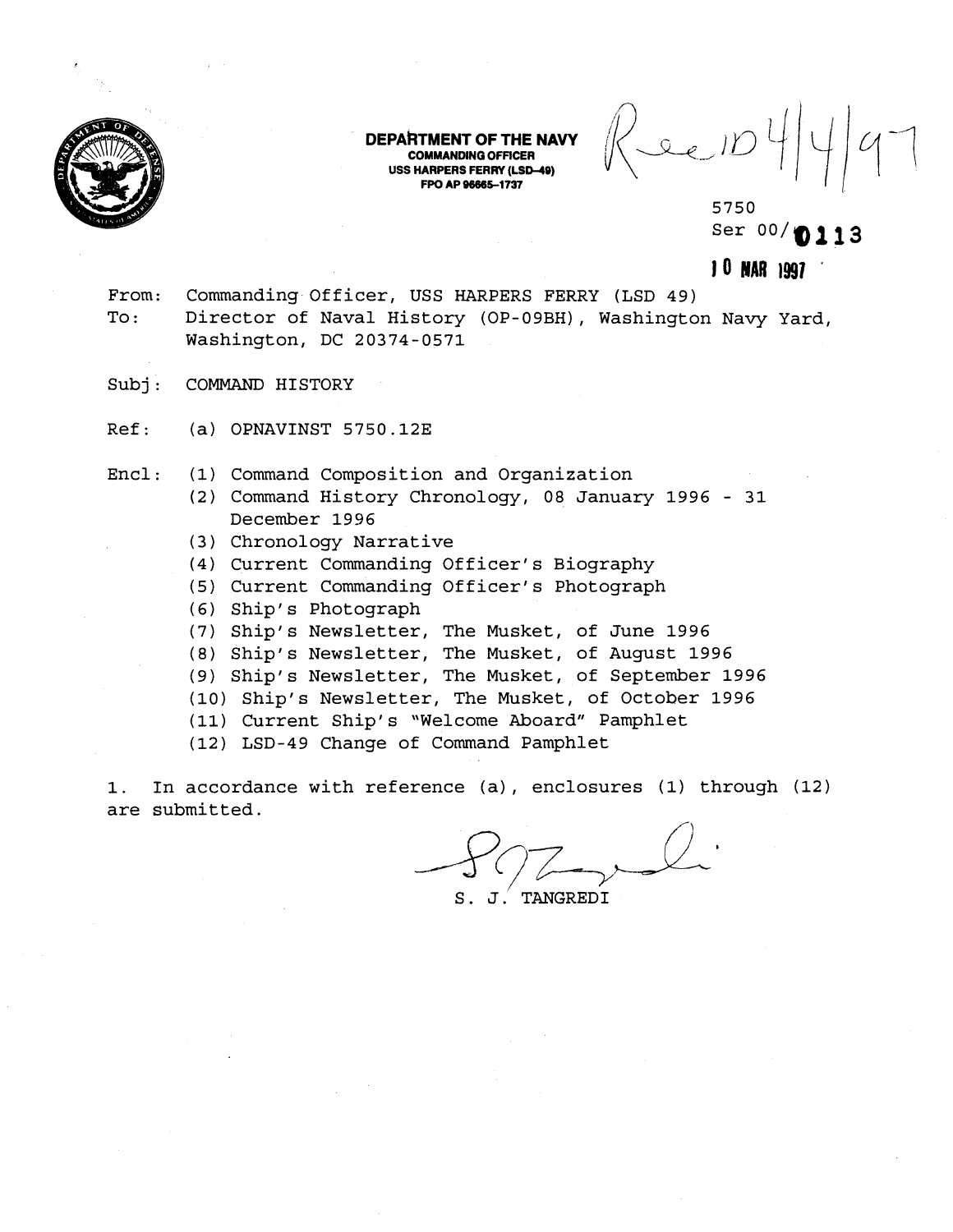# USS HARPERS FERRY COMMAND HISTORY, 1996

### I COMMAND COMPOSITION **AND** ORGANIZATION

**Mission:** The ship's mission is to project power ashore by transporting and launching amphibious craft and vehicles loaded with embarked Marines and their equipment in an amphibious assault. HARPERS FERRY can also render limited docking and repair service to **small** ships and craft, as well as act as the primary control ship in an amphibious operation. Team HARPERS FERRY is composed of a seamless organization of Sailors and Marines striving for excellence in all warfare areas. Dedicated to pursuing innovations, Team HARPERS FERRY views itself as an evolutionary step towards the Navy's development of a "littoral supremacy ship" that combines the capabilities of cruiser/destroyer type ships with an amphibious well deck. In pursuing its mission, Team HARPERS FERRY has been guided by four command principles: (1) honesty and integrity in every action, (2) take care of our people, (3) know your job and equipment, and (4) strive for improvement.

# **Organizational Structure-** USS HARPERS FERRY is attached to COMMANDER, AMPHIBIOUS GROUP THREE.

**Name of Commander-** CDR Sam **J.** Tangredi, USN

**Permanent Duty Station-** Naval Station San Diego, CA

#### 11 CHRONOLOGY

|                 | 08 JANUARY 1996-31 DECEMBER 1996                                                     |
|-----------------|--------------------------------------------------------------------------------------|
| 08 JAN - 12 JAN | TAILORED SHIPS TRAINING AVAILABILITY (TSTA) III                                      |
|                 | <b>UNDERWAY (U/W)</b>                                                                |
| 12 JAN - 15 JAN | <b>BROADWAY PIER SHIP'S TOUR</b>                                                     |
| 22 JAN - 26 JAN | SHIPBOARD EXPLOSIVES SAFETY INSPECTION (SESI)                                        |
| 23 JAN          | PRELIMINARY TRAINING AND READINESS INSPECTION<br>(PTRI)                              |
| <b>25 JAN</b>   | COMMUNICATION MATERIAL MAINTENANCE SYSTEM (CMS)<br><b>ADVICE AND ASSIST VISIT</b>    |
| 29 JAN - 02 FEB | LOGISTICS MANAGEMENT ASSESSMENT; FINAL EXAMINATION<br>PROBLEM (FEP) (INPORT PORTION) |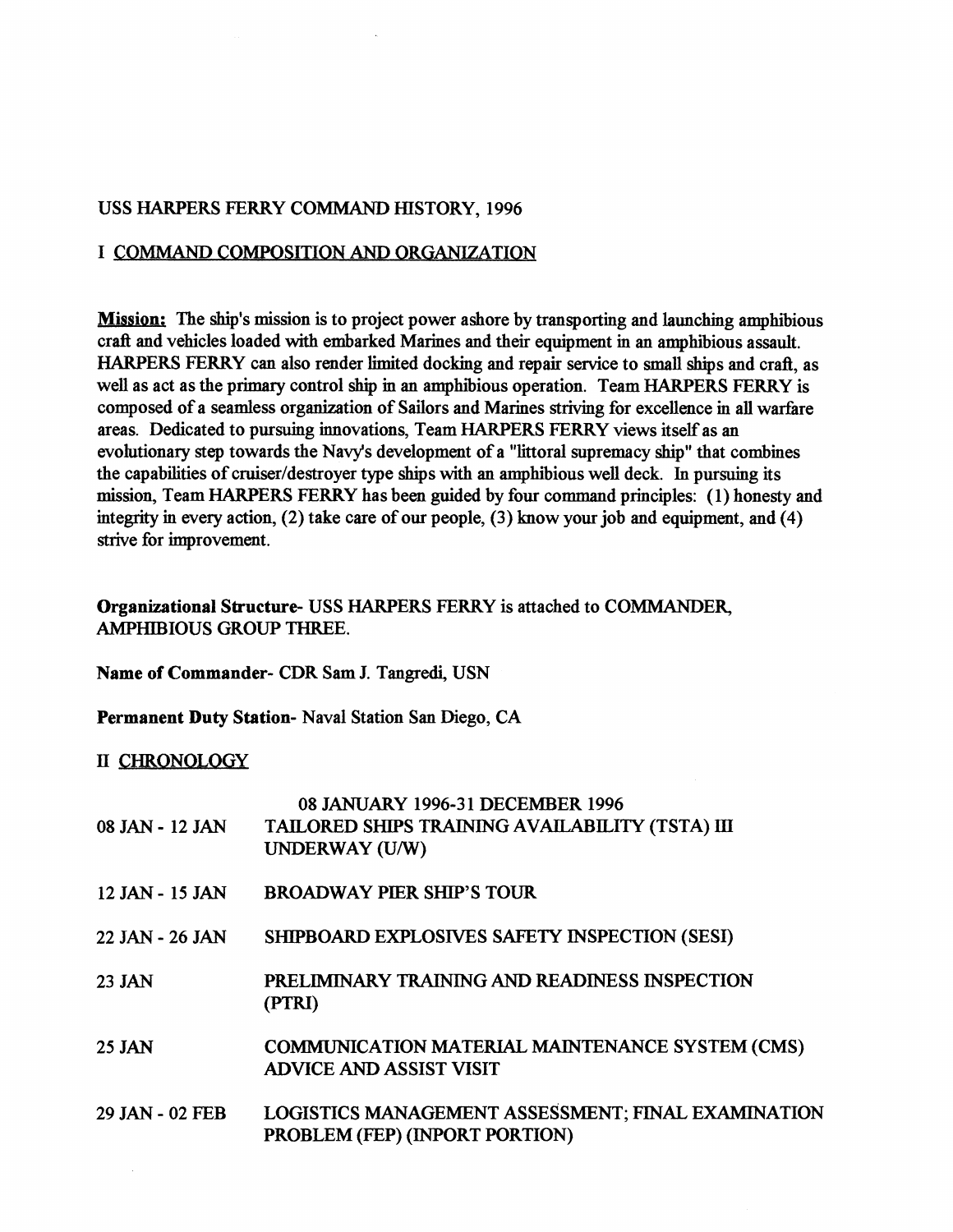- 30 JAN 31 JAN MEDICAL READINESS EXAMINATION
- 05 FEB 09 **FEB TSTA <b>IV** (U/W)
- 13 FEB 15 FEB  $FEP$  (U/W)
- 08 MAR 22 MAR (U/W) TO NEW ORLEANS, LA
- 16 MAR CHOP SECOND FLEET
- **18 MAR**  TRANSIT PANAMA CANAL
- 23 MAR 25 MAR INPORT **NEW** ORLEANS, LA
- 26 MAR (U/W) TO PANAMA CITY, FL
- 27 MAR- 29 **MAR**  INPORT PANAMA CITY, **FL**
- 30 MAR 08 APR (U/W) TO ACAPULCO, MEXICO
- **30 MAR** EMBARK LCAC
- **04 APR** TRANSIT PANAMA CANAL
- **06 APR** CHOP THIRD FLEET
- 09 APR 12 APR INPORT ACAPULCO, MEXICO
- **12APR-** 15APR (U/W) TO SAN DIEGO, CA
- 16 APR INPORT NAVSTA SAN **DIEGO,** CA
- 29 AYR 07 MAY COMBAT SYSTEMS READINESS REVIEW
- 29 APR CMS INSPECTION
- 02 MAY MORALE, WELFARE **AND** RECREATION INSPECTION
- 11 MAY (U/W) TO PEARL HARBOR, HI; BLT **311,** MSSG EMBARKED
- 20 MAY 22 MAY INPORT PEARL HARBOR, HI
- 23 MAY 15 JUN (U/W) RIMPAC 96-1
- 16 JUN 20 JUN INPORT PEARL HARBOR, HI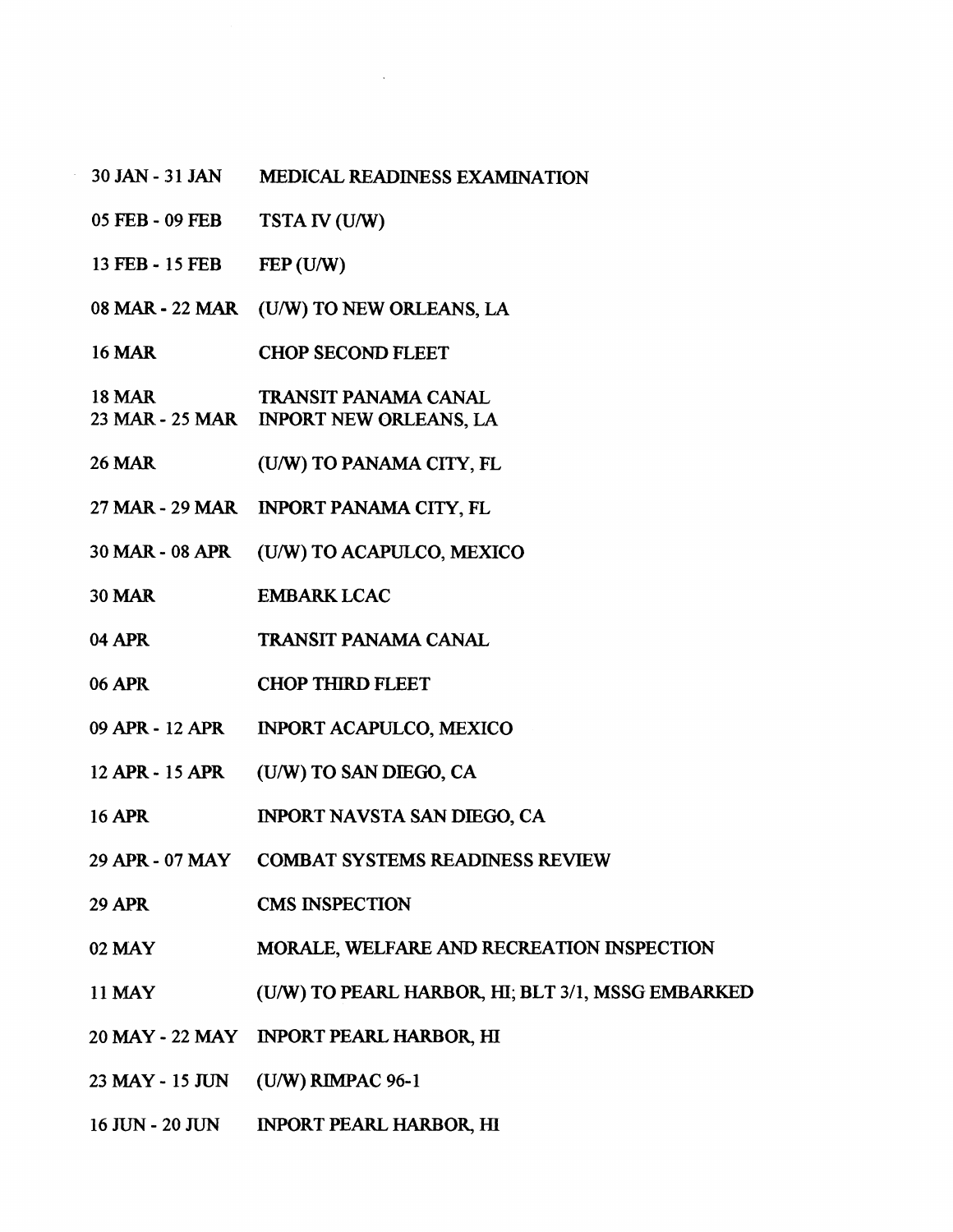- 21 JUN 28 JUN PCO TURN OVER WEEK
- 21 JUN 27 JUN (U/W) TO NAVSTA SAN DIEGO, CA
- **28 JUN** INPORT NAVSTA SAN DIEGO, CA
- 03 JUL. **CHANGE OF COMMAND**
- 08 JUL 12 JUL DEPERMING, POINT LOMA
- 15 JUL 23 JUL (U/W) FLEETEX 96-2M; BLT 3/1, MSSG EMBARKED 24 JUL - 26 JUL AVIATION TECH ASSIST
- 29 **JUL**  02 AUG AMPHIBIOUS READY GROUP INPORT TRAINING
- 30 JUL ENVIRONMENTAL HEALTH SURVEY
- 05 AUG 07 AUG AVIATION CERTIFICATION
- 05 AUG DENTAL READINESS EXAM
- 06 AUG 07 AUG MATERIAL. READINESS EVALUATION
- 08 AUC; 19 AUG (UMT) **JTFEX** 96-2; BLT 311, MSSG EMBARKED
- 19 AUG 13 SEP POM PERIOD
- 20 AUG 23 AUG HULL CLEANING
- 01 SEP SHIP'S PICNIC
- 02 SEP 12 SEP HEAT STRESS REDUCTION VENTILATION SURVEY
- 13 SEP FAMILY DAY CRUISE
- 16 SEP CPO PINNING CEREMONY
- 17 SEP 19 SEP PRT
- 23 SEP 24 SEP **(UIW)** AMPHIBIOUS EXERCISES, CAMP PENDLETON
- 08 OCT (U/W) READY FOR SEA TRIALS; EMBARK BLT 3/1, MSSG
- 10 OCT (U/W) WESTPAC 96-97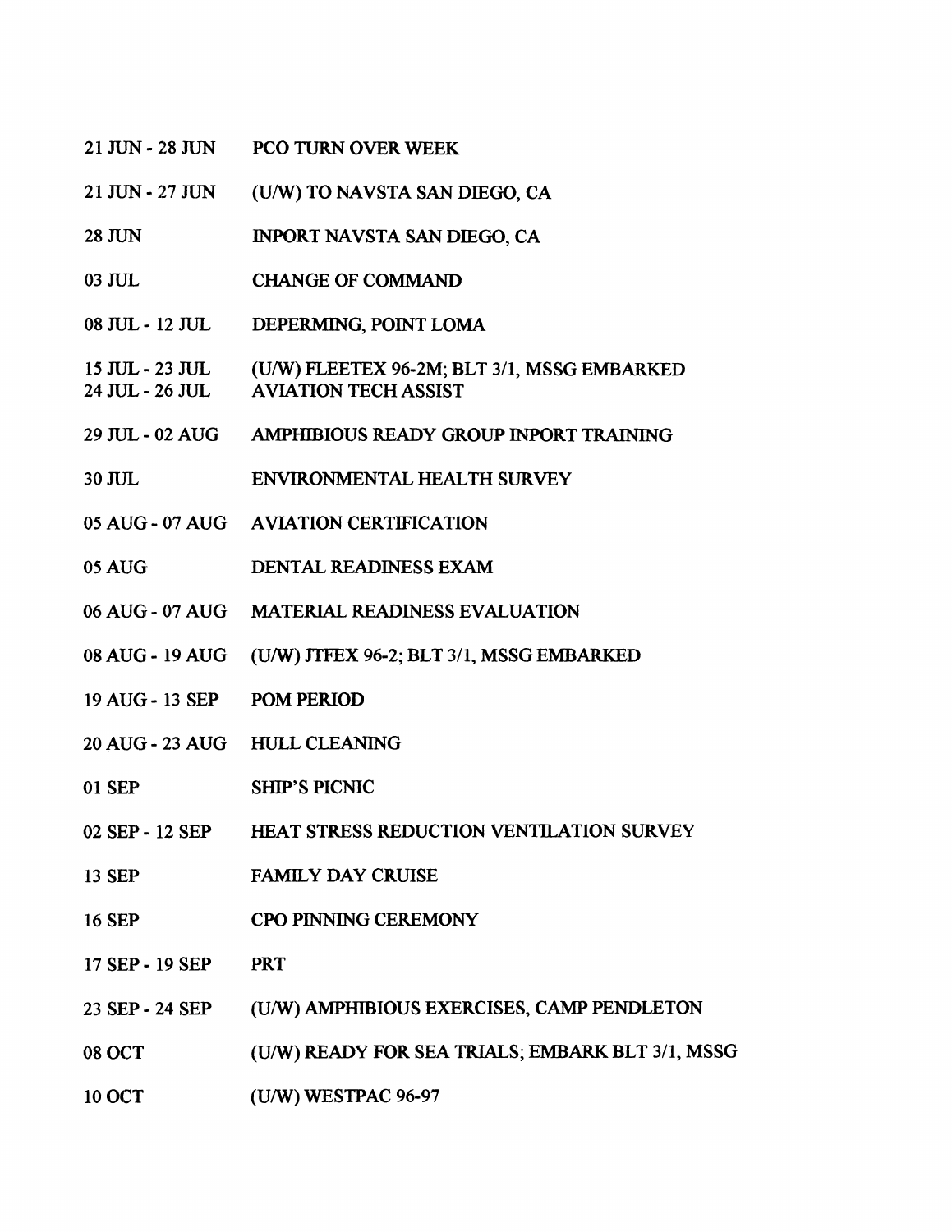| <b>18 OCT</b>                | <b>CHOP SEVENTH FLEET</b>                                                    |
|------------------------------|------------------------------------------------------------------------------|
| 05 NOV - 10 NOV C7F VISIT    |                                                                              |
| <b>10 NOV</b>                | (U/W) TO PENANG                                                              |
| 12 NOV - 18 NOV              | <b>INPORT PENANG, MALAYSIA</b>                                               |
| <b>24 NOV</b>                | <b>CHOP C5F</b>                                                              |
| 10 DEC - 12 DEC              | 01 DEC - 08 DEC EXERCISE SEA SOLDIER WITH OMAN<br><b>INPORT MUSCAT, OMAN</b> |
| 13 DEC                       | (U/W) TRANSIT STRAITS OF HORMUZ; PHIBGRU 3 VISIT                             |
| 14 DEC - 18 DEC              | EXERCISE EASTERN MAVERICK WITH QATAR                                         |
| <b>20 DEC</b>                | INPORT KUWAIT CITY, KUWAIT                                                   |
| 20 DEC - 25 JAN              | <b>EXERCISE EAGER MACE WITH KUWAIT</b>                                       |
| 20 DEC - 21 DEC              | DISEMBARK BLT 3/1, MSSG                                                      |
| <b>22 DEC</b>                | (U/W) TO JEBEL ALI                                                           |
| 23 DEC - 26 DEC              | INPORT JEBEL ALI, UNITED ARAB EMIRATES                                       |
| <b>26 DEC</b>                | (U/W) TO KUWAIT                                                              |
| 28 DEC - 31 DEC NPORT KUWAIT |                                                                              |

# *M NARRATIVE*

HARPERS **FERRY'S** first event of 1996 was Tailored Ships Training Availability (TSTA) **III,** underway, fiom 08 Jan to 12 Jan. Following TSTA **III,** HARPERS **FERRY** moored at Broadway Pier fiom 12 to 15 Jan for Martin Luther King Jr. Day weekend. The ship was open to the public from midmorning to the afternoon from Saturday to Monday. Hundreds of visitors received a general tour of the ship. Each tour took about an hour and the crew received many compliments on their pride in giving the tours.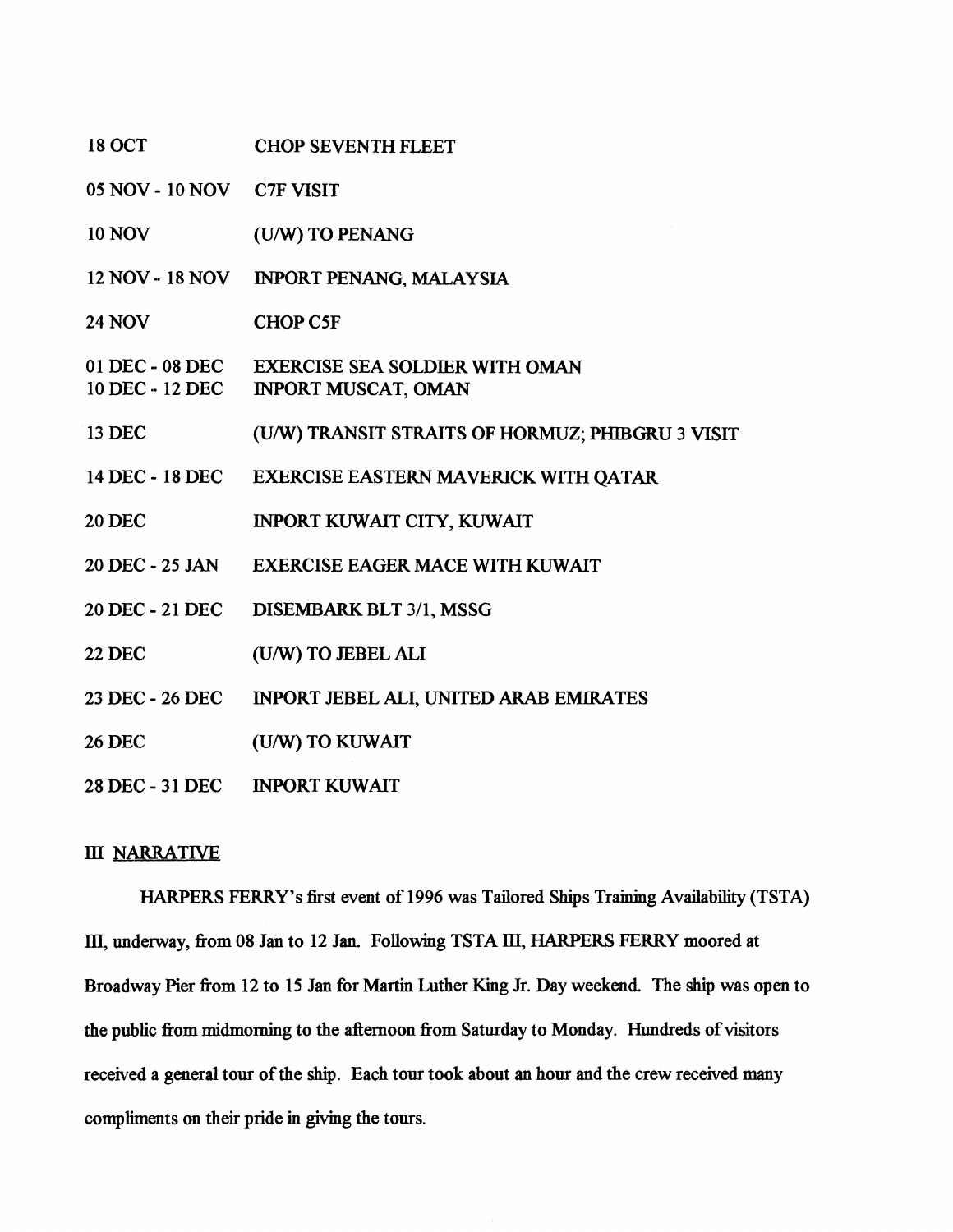The Shipboard Explosives Safety Inspection (SESI) took place from 22 Jan to 26 Jan. The inspection was highly successll and resulted in **100%** magazine certification and no major discrepancies.

**On 23** Jan, the **ship** underwent Preliminary Training and Readiness Inspection **(PTRI).** On 25 Jan the ship passed a Communication Material Maintenance System (CMS) advice and assist visit.

The next few weeks were the last inspections of HARPERS FERRY's training cycle. From **29** Jan - **02** Feb the ship underwent the Logistics Management Assessment (LMA) and the inport portion of the Final Examination Problem (FEP). Supply department's excellent performance during the LMA resulted in zero major discrepancies and the **ship** was ready for the underway portion of FEP. Medical department passed the Medical Readiness Examination on **30**  to 31 Jan.

HARPERS FERRY got underway again fiom **05** to **09** Feb for TSTA **IV.** The well deck operations included an LCU, **MK** 8 boats, **AAVs,** and LCAC. *All* evolutions went smoothly. The final test came during the underway portion of FEP from 13 Feb to 15 Feb. Successful completion of this event left HARPERS FERRY a **fuuy** capable deployable asset.

**On 08** March, HARPERS FERRY undertook her fist transport mission. An old Yard Patrol craft (YP) was loaded on to the flight deck and HARPERS FERRY steamed out of San Diego for New Orleans. After transiting the Panama Canal on **18** March, the ship moored at Naval Support Activity, New Orleans on **23** Mar. After unloading the **YP** and a few days of liberfy, HARPERS FERRY got underway on 26 March for Panama City, Florida.

The following day, the ship moored at the Panama City commercial ship pier, which was notable since on previous visits most U. S. Navy ships anchored offshore. After a few more days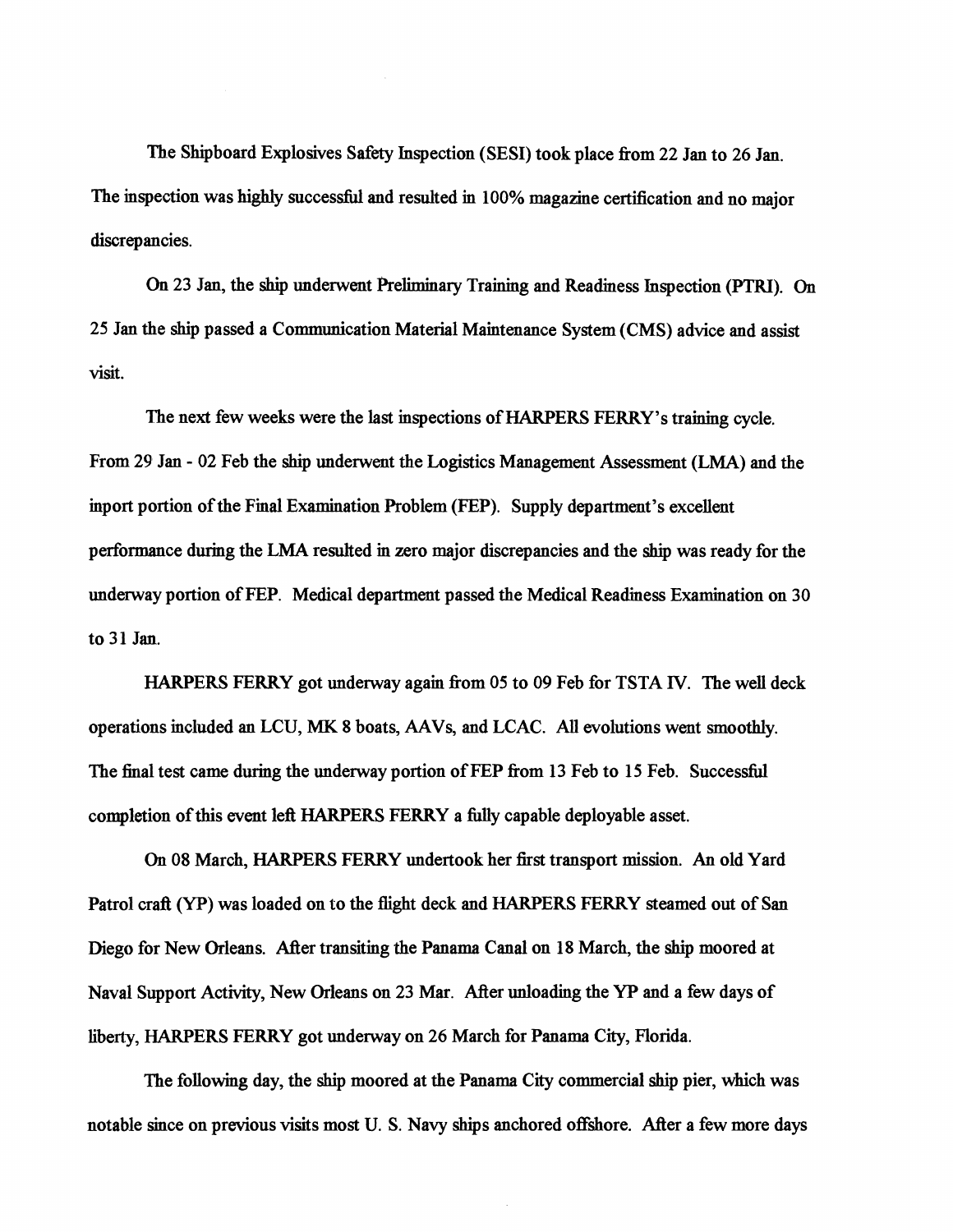of liberty, the **ship** embarked two brand new LCAC and mine countermeasure equipment and was underway again on **30** March.

HARPERS FERRY then transited the Panama Canal for a third time on **04** April, The **highlight** of the mission was the Acapulco, Mexico port visit from **09** April to **12** April. On **16**  April, the proud **ship** and crew disembarked the LCAC and returned to Naval Station San Diego.

The **02** May Morale, WeEire and Recreation inspection was notable due to the program receiving an outstanding grade of **100%.** 

The first real test of HARPERS FERRY began on **11** May when she set sail for Rim of the Pacific Nations (RIMPAC) 96. Elements of the 11th Marine Expeditionary Unit were embarked. The units were **Lima** Company Battalion Landing Team (BLT) **3/1,** elements of Marine Service Support Group (MSSG), and elements of the Construction Engineers Battalion (CEB). After eight days of transit, all the Marines and their equipment were off loaded on the big island of Hawaii on **18** and **19** May.

HARPERS FERRY enjoyed liberty in Pearl Harbor fiom **20** to **22** May. On **23** May, RlMPAC **'96** began. After embarking the Marines on **24** May, the Navy-Marine Corps team conducted multiple Amphibious exercises at Barking Sands, Kaneohe Bay. HARPERS FERRY also participated in exercising Non-Combatant Evacuation Operations, Marine Interdiction Operations, and operations with naval forces from Australia and Canada. RIMPAC ended on **16**  June, when **HARPERS** FERRY pulled back into Pearl Harbor.

While in port Pearl Harbor, the new Commanding Officer, CDR Sam J. Tangredi reported aboard and began the turnover process. The **ship** was underway again on **21** June. After off loading **all** the Marines and their equipment on **27** June, the ship moored at Naval Station San Diego on 28 June.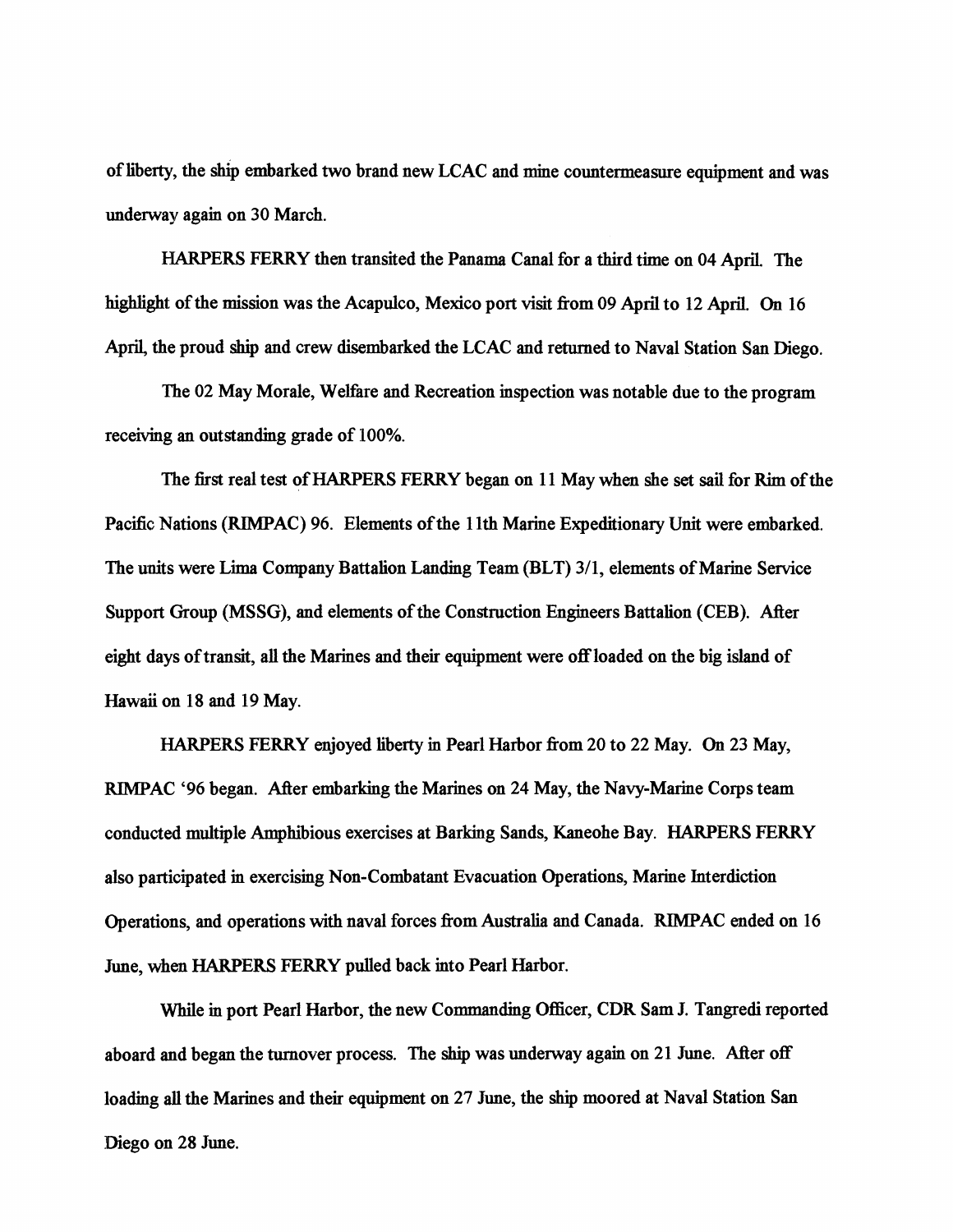The Change of Command ceremony took place on **03** July. On this occasion, the ships bell was christened. On **08** July, the ship got underway and moored at the Magnetic Silencing Pier at Point **Lorna.** The deperming process took 3 days and HARPERS **FERRY** was moored back at the Naval Station on 12 July.

After embarking the elements of the 1 lth **MEU** (SOC), HARPERS FERRY was underway again on **15** July for FLEETEX **96-2.** The FLEETEX involved combined Battle Group operations and amphibious landings. The ship pulled back into Naval Station on **23** July. A series of examinations followed:

| 24 Jul - 26 Jul | <b>Aviation Tech Assist</b>                   |
|-----------------|-----------------------------------------------|
| 29 Jul - 02 Aug | <b>Amphibious Ready Group Inport Training</b> |
| 30 Jul          | <b>Environmental Health Survey</b>            |
|                 | 05 Aug - 07 Aug Aviation Certification        |
| 05 Aug          | <b>Dental Readiness Exam</b>                  |
| 06 Aug - 07 Aug | <b>Material Readiness Evaluation</b>          |

The last training evolution before deployment took place from 08 August to 19 August. Joint **Task** Force Exercise **(JTFEX) 96-2** resembled FLEETEX, but involved a broader scenario. One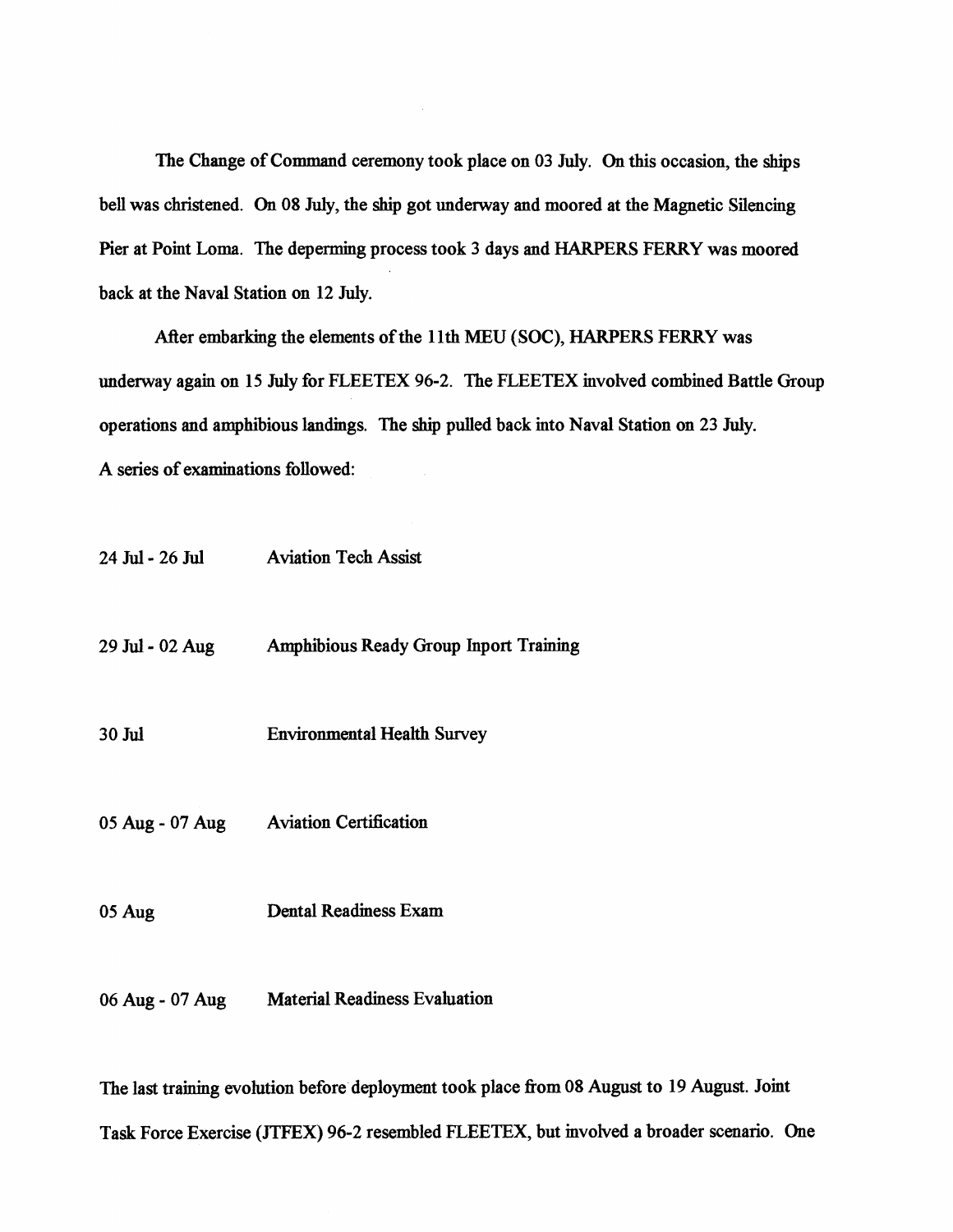of the exercises involved disembarking the element of the MSSG for an operation in **Yum,**  Arizona. Through out JTFEX, Team HARPERS **FERRY** tested its capabilities for long-range and covert operations, including: long-range assault and recovery without use of communications or radars, night surface warfare actions, deception operations, and integrated AAV/LCAC operations. During JTFEX, HARPERS **FERRY** was referred to as the "stealth amphib" in message traffic. **During** JTFEX, SMC (SW) Wayne P. Clark became the first enlisted man to qualify as Officer of the Deck (Underway) in HARPERS FERRY.

The crew enjoyed the Pre-Overseas Movement (POM) leave period from 19 August to 13 September. The final highlight before deployment was the Family Day cruise on 13 September. This day was enjoyed by all and received a full page write up in San Diego's 20 September Compass.

On Sept 29 - **Oct** 3, inspectors from the COMNAVBASE Audit team came onboard for a **surprise** inspection of disbursing and personnel. HARPERS **FERRY** was awarded **an** overall grade of outstanding.

HARPERS FERRY spent two more brief periods underway before deploying. From 23 to 24 September amphibious exercises were conducted off Camp Pendleton. On 08 Oct the AAVs were embarked aboard for deployment.

On 10 Oct HARPERS FERRY was underway for WESTPAC/Arabian Gulf Deployment 96-97. HARPERS FERRY was attached to the ESSEX Amphibious Task Group.

COMPHIBRON FIVE, Capt. W. J. Marshall, Commodore was embarked on USS ESSEX (LHD 2). Also **sailing** in company was USS CLEVELAND (LPD 7). Embarked on board the three ships was the 1 lth MEU (SOC), Col. J. R Blose, Commander Landing Force. Embarked on HARPERS FERRY was Lima Company, BLT 3/1, Capt. Company Commander.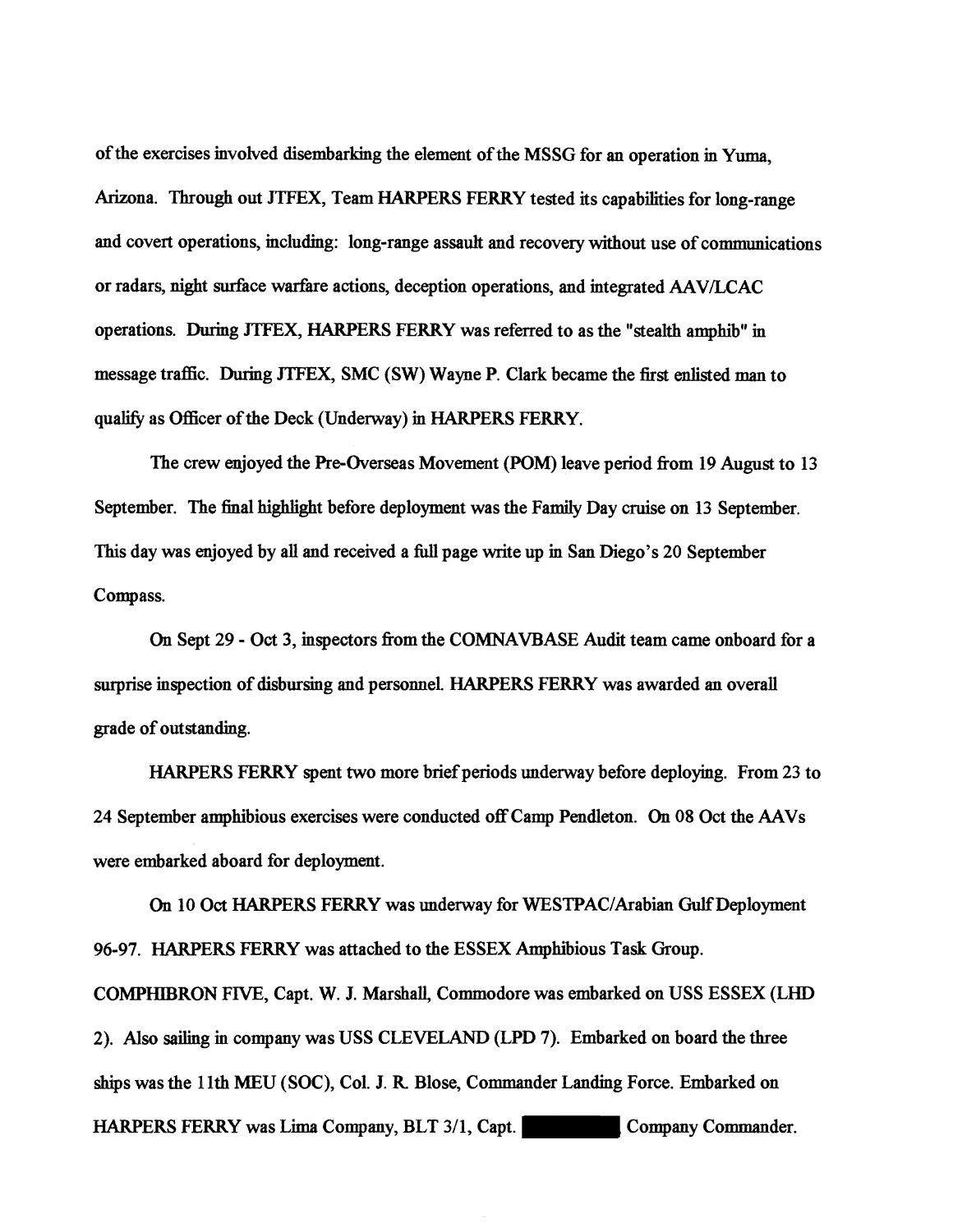Also embarked were elements of MSSG, Combined Anti-Armor Team (CAAT) A, and LAV. Amphibious exercises were conducted in the vicinity of the Hawaiian Islands fiom **16** to **18** Oct. On **13** Oct **97, YN3** became the first HARPERS **FERRY** Third Class Petty Officer qualified in Enlisted Surface Warfare

At 0720 local, 19 Oct HT3 **was missing from morning quarters.** Search and rescue efforts began immediately upon discovery of the service member's absence. The search continued throughout the night and by **1200** local, **20** Oct over **1500** square miles of ocean had been searched and the at sea SAR effort was suspended. NCIS continued the search on shore.

**On 05** Nov, HARPERS **FERRY** moored at Sembawang Shipyard and enjoyed its first deployment port visit in Singapore. The ship was underway again on **10** Nov and moored in Penang, Malaysia on **12** Nov for another port visit. The port visits offered good liberty for the crew and were highlighted by community relation projects in both ports. On **18** Nov, HARPERS **FERRY** was underway again for the Arabian **Gulf.** 

**On 01** Dec to **08** Dec, HARPERS **FERRY** participated in Exercise Sea Soldier with Oman. Highlights of this exercise included AAV and LCAC launches and a visit by Omani Army officers. The crew then enjoyed a brief port call in Muscat, **Oman** fiom **10** December to **12**  December.

**On 13** Dec, HARPERS **FERRY** transited the Strait of Hormuz and received RADM C. R Saffel, COMPHIBGRU THREE aboard. The following Day, Exercise Eastern Maverick with Qatar began. This exercise promoted good bi-lateral training with the Qatarian forces. The exercise cmded on **18** Dec.

**On 20** Dec, HARPERS **FERRY** pulled into Kuwait City, Kuwait for the beginning of